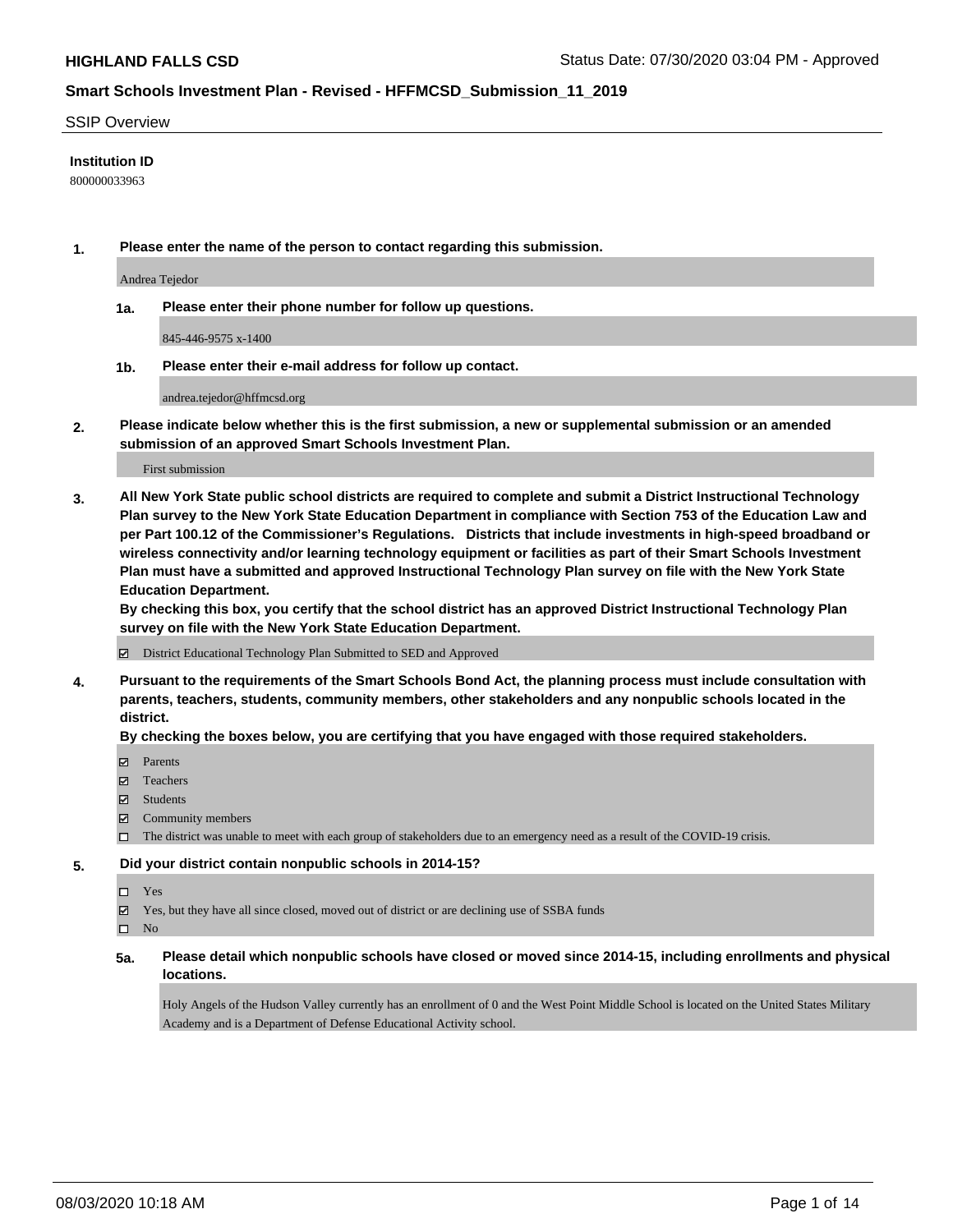#### SSIP Overview

**6. Certify that the following required steps have taken place by checking the boxes below:**

- The district developed and the school board approved a preliminary Smart Schools Investment Plan.
- $\boxtimes$  The preliminary plan was posted on the district website for at least 30 days. The district included an address to which any written comments on the plan should be sent.
- The school board conducted a hearing that enabled stakeholders to respond to the preliminary plan. This hearing may have occured as part of a normal Board meeting, but adequate notice of the event must have been provided through local media and the district website for at least two weeks prior to the meeting.
- $\Box$  The school board was unable to conduct a hearing that enabled stakeholders to respond to the preliminary plan due to an emergency need as a result of the COVID-19 crisis.
- The district prepared a final plan for school board approval and such plan has been approved by the school board.
- $\boxtimes$  The final proposed plan that has been submitted has been posted on the district's website.
- **6a. Please upload the proposed Smart Schools Investment Plan (SSIP) that was posted on the district's website, along with any supporting materials. Note that this should be different than your recently submitted Educational Technology Survey. The Final SSIP, as approved by the School Board, should also be posted on the website and remain there during the course of the projects contained therein.**

HFFMCSD\_SSIP\_Phase\_1.pdf hffmcsd\_ssba\_public\_hearing.pdf

**6b. Enter the webpage address where the final Smart Schools Investment Plan is posted. The Plan should remain posted for the life of the included projects.**

https://www.hffmcsd.org/Page/50

**7. Please enter an estimate of the total number of students and staff that will benefit from this Smart Schools Investment Plan based on the cumulative projects submitted to date.**

1,200

**8. An LEA/School District may partner with one or more other LEA/School Districts to form a consortium to pool Smart Schools Bond Act funds for a project that meets all other Smart School Bond Act requirements. Each school district participating in the consortium will need to file an approved Smart Schools Investment Plan for the project and submit a signed Memorandum of Understanding that sets forth the details of the consortium including the roles of each respective district.**

 $\Box$  The district plans to participate in a consortium to partner with other school district(s) to implement a Smart Schools project.

**9. Please enter the name and 6-digit SED Code for each LEA/School District participating in the Consortium.**

| <b>Partner LEA/District</b> | <b>ISED BEDS Code</b> |
|-----------------------------|-----------------------|
| (No Response)               | (No Response)         |

**10. Please upload a signed Memorandum of Understanding with all of the participating Consortium partners.**

(No Response)

**11. Your district's Smart Schools Bond Act Allocation is:**

\$848,982

**12. Final 2014-15 BEDS Enrollment to calculate Nonpublic Sharing Requirement**

|            | <b>Public Enrollment</b> | Nonpublic Enrollment | <sup>1</sup> Total Enrollment | l Nonpublic Percentage |
|------------|--------------------------|----------------------|-------------------------------|------------------------|
| Enrollment | 954                      |                      | 954.00                        | 0.00                   |

**13. This table compares each category budget total, as entered in that category's page, to the total expenditures listed in the category's expenditure table. Any discrepancies between the two must be resolved before submission.**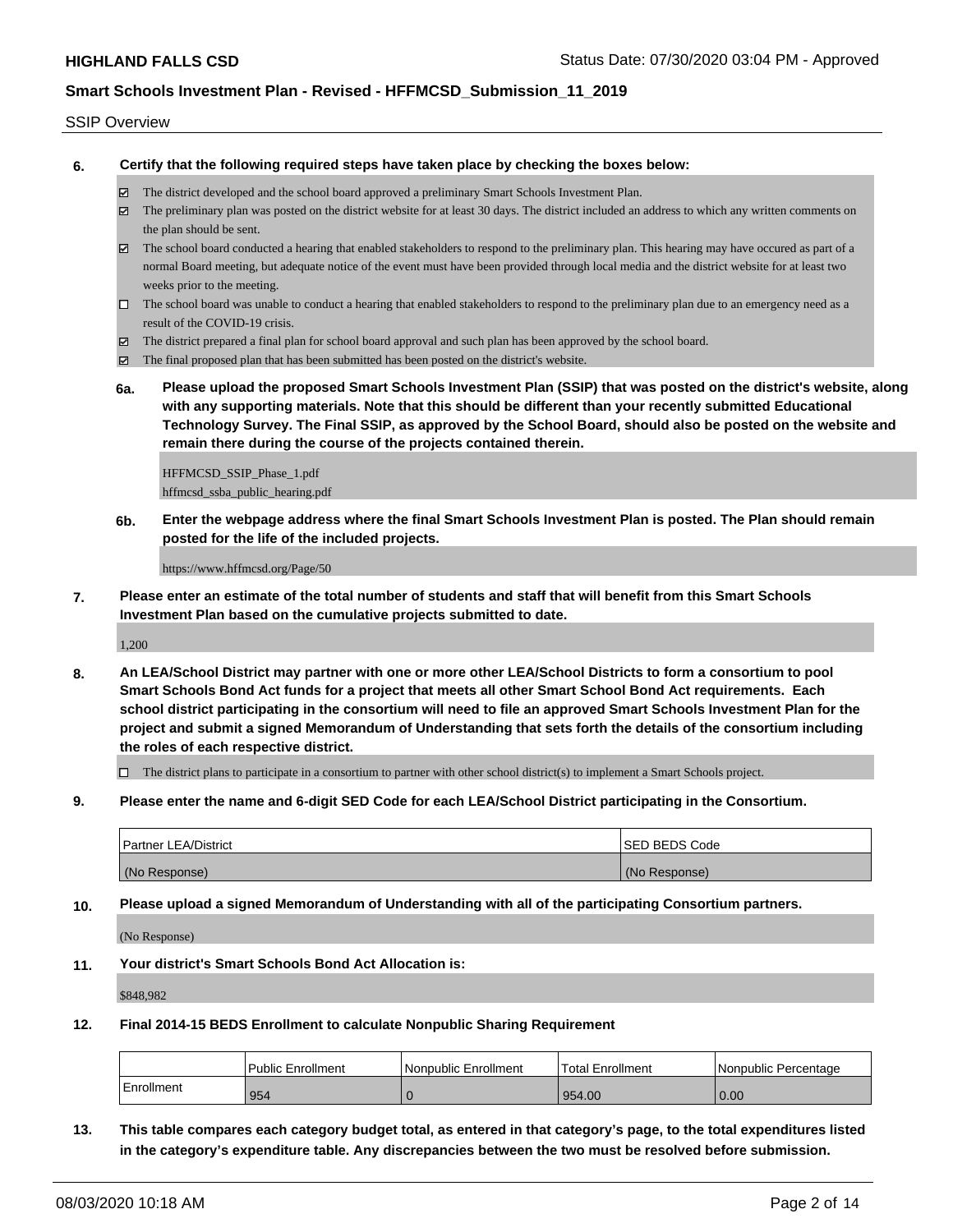# SSIP Overview

|                                                 | Sub-Allocations | <b>Expenditure Totals</b> | Difference |
|-------------------------------------------------|-----------------|---------------------------|------------|
| <b>School Connectivity</b>                      | 0.00            | 0.00                      | 0.00       |
| <b>Connectivity Projects for</b><br>Communities | 0.00            | 0.00                      | 0.00       |
| Classroom Technology                            | 295,942.00      | 295,942.00                | 0.00       |
| Pre-Kindergarten Classrooms                     | 0.00            | 0.00                      | 0.00       |
| Replace Transportable<br>Classrooms             | 0.00            | 0.00                      | 0.00       |
| <b>High-Tech Security Features</b>              | 0.00            | 0.00                      | 0.00       |
| Nonpublic Loan                                  | 0.00            | 0.00                      | 0.00       |
| Totals:                                         | 295.942         | 295,942                   | 0          |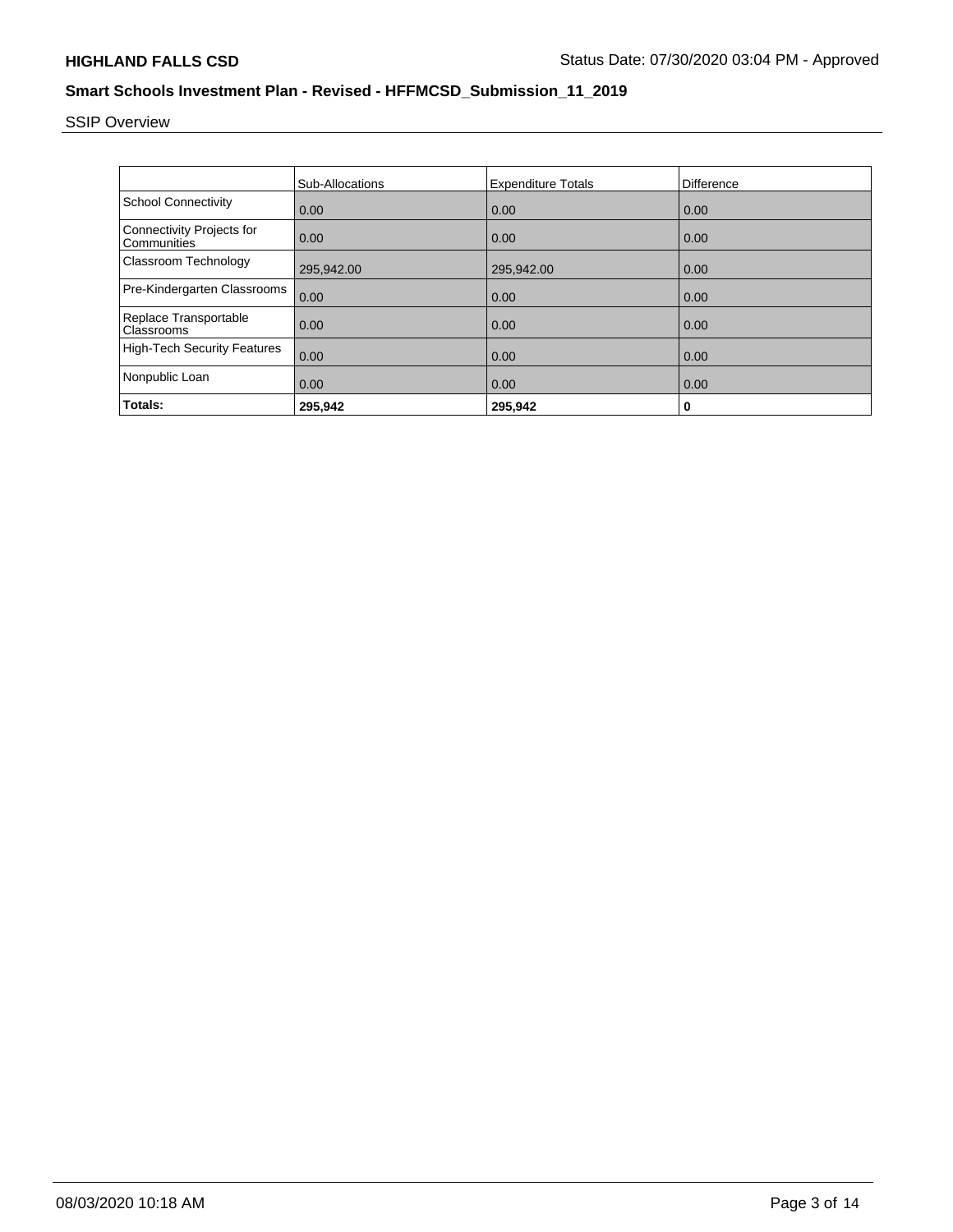School Connectivity

- **1. In order for students and faculty to receive the maximum benefit from the technology made available under the Smart Schools Bond Act, their school buildings must possess sufficient connectivity infrastructure to ensure that devices can be used during the school day. Smart Schools Investment Plans must demonstrate that:**
	- **• sufficient infrastructure that meets the Federal Communications Commission's 100 Mbps per 1,000 students standard currently exists in the buildings where new devices will be deployed, or**
	- **• is a planned use of a portion of Smart Schools Bond Act funds, or**
	- **• is under development through another funding source.**

**Smart Schools Bond Act funds used for technology infrastructure or classroom technology investments must increase the number of school buildings that meet or exceed the minimum speed standard of 100 Mbps per 1,000 students and staff within 12 months. This standard may be met on either a contracted 24/7 firm service or a "burstable" capability. If the standard is met under the burstable criteria, it must be:**

**1. Specifically codified in a service contract with a provider, and**

**2. Guaranteed to be available to all students and devices as needed, particularly during periods of high demand, such as computer-based testing (CBT) periods.**

**Please describe how your district already meets or is planning to meet this standard within 12 months of plan submission.**

(No Response)

**1a. If a district believes that it will be impossible to meet this standard within 12 months, it may apply for a waiver of this requirement, as described on the Smart Schools website. The waiver must be filed and approved by SED prior to submitting this survey.**

 $\Box$  By checking this box, you are certifying that the school district has an approved waiver of this requirement on file with the New York State Education Department.

**2. Connectivity Speed Calculator (Required). If the district currently meets the required speed, enter "Currently Met" in the last box: Expected Date When Required Speed Will be Met.**

|                  | l Number of     | Required Speed | Current Speed in | Expected Speed  | Expected Date                           |
|------------------|-----------------|----------------|------------------|-----------------|-----------------------------------------|
|                  | <b>Students</b> | In Mbps        | l Mbps           | to be Attained  | When Required                           |
|                  |                 |                |                  |                 | l Within 12 Months ISpeed Will be Met l |
| Calculated Speed | (No Response)   | 0.00           | (No Response)    | l (No Response) | l (No Response)                         |

**3. Describe how you intend to use Smart Schools Bond Act funds for high-speed broadband and/or wireless connectivity projects in school buildings.**

(No Response)

**4. Describe the linkage between the district's District Instructional Technology Plan and how the proposed projects will improve teaching and learning. (There should be a link between your response to this question and your responses to Question 1 in Section IV - NYSED Initiatives Alignment: "Explain how the district use of instructional technology will serve as a part of a comprehensive and sustained effort to support rigorous academic standards attainment and performance improvement for students."** 

**Your answer should also align with your answers to the questions in Section II - Strategic Technology Planning and the associated Action Steps in Section III - Action Plan.)**

(No Response)

**5. If the district wishes to have students and staff access the Internet from wireless devices within the school building, or in close proximity to it, it must first ensure that it has a robust Wi-Fi network in place that has sufficient bandwidth to meet user demand.**

**Please describe how you have quantified this demand and how you plan to meet this demand.**

(No Response)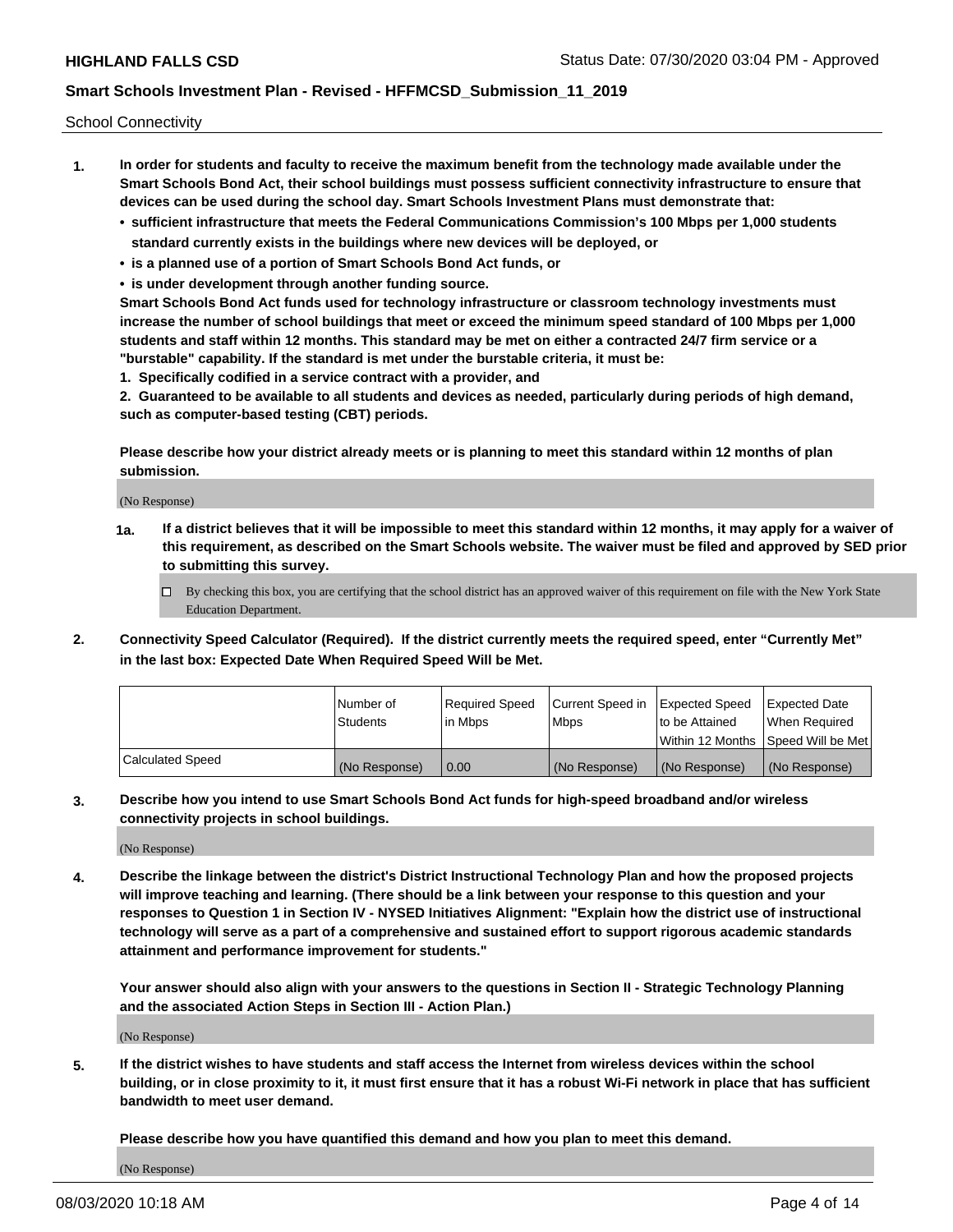School Connectivity

**6. Smart Schools plans with any expenditures in the School Connectivity category require a project number from the Office of Facilities Planning. Districts must submit an SSBA LOI and receive project numbers prior to submitting the SSIP. As indicated on the LOI, some projects may be eligible for a streamlined review and will not require a building permit.**

**Please indicate on a separate row each project number given to you by the Office of Facilities Planning.**

| Project Number |  |
|----------------|--|
| (No Response)  |  |

**7. Certain high-tech security and connectivity infrastructure projects may be eligible for an expedited review process as determined by the Office of Facilities Planning.**

#### **Was your project deemed eligible for streamlined review?**

(No Response)

#### **8. Include the name and license number of the architect or engineer of record.**

| Name          | License Number |
|---------------|----------------|
| (No Response) | (No Response)  |

#### **9. Public Expenditures – Loanable (Counts toward the nonpublic loan calculation)**

| Select the allowable expenditure type.<br>Repeat to add another item under each type. | <b>PUBLIC</b> Items to be<br>l Purchased | Quantity         | l Cost Per Item  | <b>Total Cost</b> |
|---------------------------------------------------------------------------------------|------------------------------------------|------------------|------------------|-------------------|
| (No Response)                                                                         | (No Response)                            | (No<br>Response) | (No<br>Response) | 0.00              |
|                                                                                       |                                          | 0                | 0.00             |                   |

### **10. Public Expenditures – Non-Loanable (Does not count toward nonpublic loan calculation)**

| Select the allowable expenditure<br>type.<br>Repeat to add another item under<br>each type. | <b>PUBLIC</b> Items to be purchased | Quantity      | Cost per Item | <b>Total Cost</b> |
|---------------------------------------------------------------------------------------------|-------------------------------------|---------------|---------------|-------------------|
| (No Response)                                                                               | (No Response)                       | (No Response) | (No Response) | 0.00              |
|                                                                                             |                                     |               | 0.00          |                   |

#### **11. Final 2014-15 BEDS Enrollment to calculate Nonpublic Sharing Requirement (no changes allowed.)**

|            | Public Enrollment | l Nonpublic Enrollment | <b>Total Enrollment</b> | Nonpublic Percentage |
|------------|-------------------|------------------------|-------------------------|----------------------|
| Enrollment | 954               |                        | 954.00                  | 0.00                 |

#### **12. Total Public Budget - Loanable (Counts toward the nonpublic loan calculation)**

|                                                      | Public Allocations | <b>Estimated Nonpublic Loan</b><br>Amount | Estimated Total Sub-Allocations |
|------------------------------------------------------|--------------------|-------------------------------------------|---------------------------------|
| Network/Access Costs                                 | (No Response)      | 0.00                                      | 0.00                            |
| School Internal Connections and<br><b>Components</b> | (No Response)      | 0.00                                      | 0.00                            |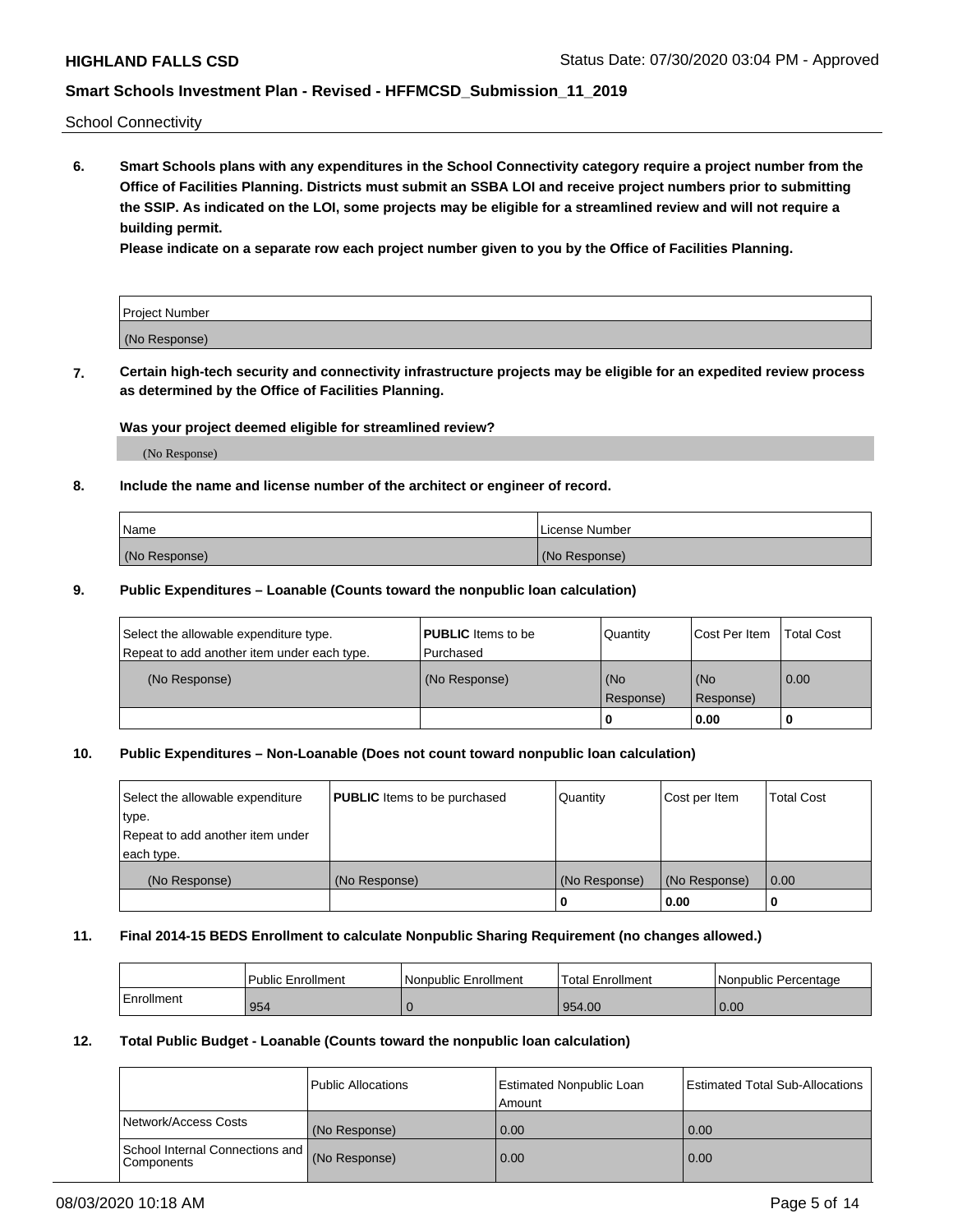School Connectivity

|                | Public Allocations | <b>Estimated Nonpublic Loan</b><br>l Amount | <b>Estimated Total Sub-Allocations</b> |
|----------------|--------------------|---------------------------------------------|----------------------------------------|
| l Other        | (No Response)      | 0.00                                        | 0.00                                   |
| <b>Totals:</b> | 0.00               | 0                                           |                                        |

## **13. Total Public Budget – Non-Loanable (Does not count toward the nonpublic loan calculation)**

|                                                   | Sub-<br>Allocation |
|---------------------------------------------------|--------------------|
|                                                   |                    |
| Network/Access Costs                              | (No Response)      |
| <b>Outside Plant Costs</b>                        | (No Response)      |
| <b>School Internal Connections and Components</b> | (No Response)      |
| Professional Services                             | (No Response)      |
| Testing                                           | (No Response)      |
| <b>Other Upfront Costs</b>                        | (No Response)      |
| <b>Other Costs</b>                                | (No Response)      |
| <b>Totals:</b>                                    | 0.00               |

# **14. School Connectivity Totals**

|                          | Total Sub-Allocations |
|--------------------------|-----------------------|
| Total Loanable Items     | 0.00                  |
| Total Non-Ioanable Items | 0.00                  |
| Totals:                  | 0                     |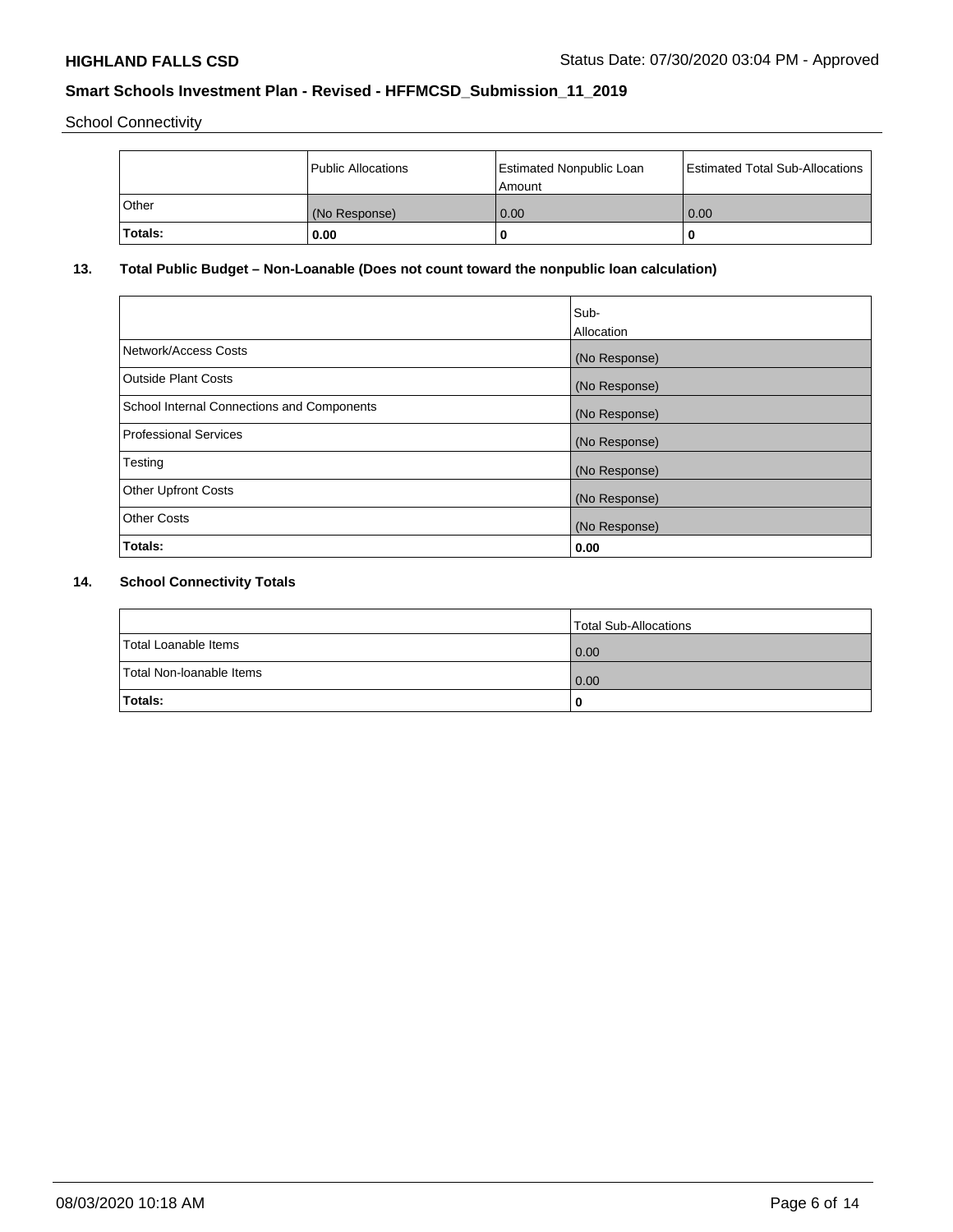Community Connectivity (Broadband and Wireless)

**1. Describe how you intend to use Smart Schools Bond Act funds for high-speed broadband and/or wireless connectivity projects in the community.**

(No Response)

**2. Please describe how the proposed project(s) will promote student achievement and increase student and/or staff access to the Internet in a manner that enhances student learning and/or instruction outside of the school day and/or school building.**

(No Response)

**3. Community connectivity projects must comply with all the necessary local building codes and regulations (building and related permits are not required prior to plan submission).**

 $\Box$  I certify that we will comply with all the necessary local building codes and regulations.

**4. Please describe the physical location of the proposed investment.**

(No Response)

**5. Please provide the initial list of partners participating in the Community Connectivity Broadband Project, along with their Federal Tax Identification (Employer Identification) number.**

| <b>Project Partners</b> | l Federal ID # |
|-------------------------|----------------|
| (No Response)           | (No Response)  |

**6. Please detail the type, quantity, per unit cost and total cost of the eligible items under each sub-category.**

| Select the allowable expenditure | Item to be purchased | Quantity      | Cost per Item | <b>Total Cost</b> |
|----------------------------------|----------------------|---------------|---------------|-------------------|
| type.                            |                      |               |               |                   |
| Repeat to add another item under |                      |               |               |                   |
| each type.                       |                      |               |               |                   |
| (No Response)                    | (No Response)        | (No Response) | (No Response) | 0.00              |
|                                  |                      | U             | 0.00          | -0                |

**7. If you are submitting an allocation for Community Connectivity, complete this table.**

**Note that the calculated Total at the bottom of the table must equal the Total allocation for this category that you entered in the SSIP Overview overall budget.**

|                                    | Sub-Allocation |
|------------------------------------|----------------|
| Network/Access Costs               | (No Response)  |
| Outside Plant Costs                | (No Response)  |
| <b>Tower Costs</b>                 | (No Response)  |
| <b>Customer Premises Equipment</b> | (No Response)  |
| <b>Professional Services</b>       | (No Response)  |
| Testing                            | (No Response)  |
| <b>Other Upfront Costs</b>         | (No Response)  |
| <b>Other Costs</b>                 | (No Response)  |
| Totals:                            | 0.00           |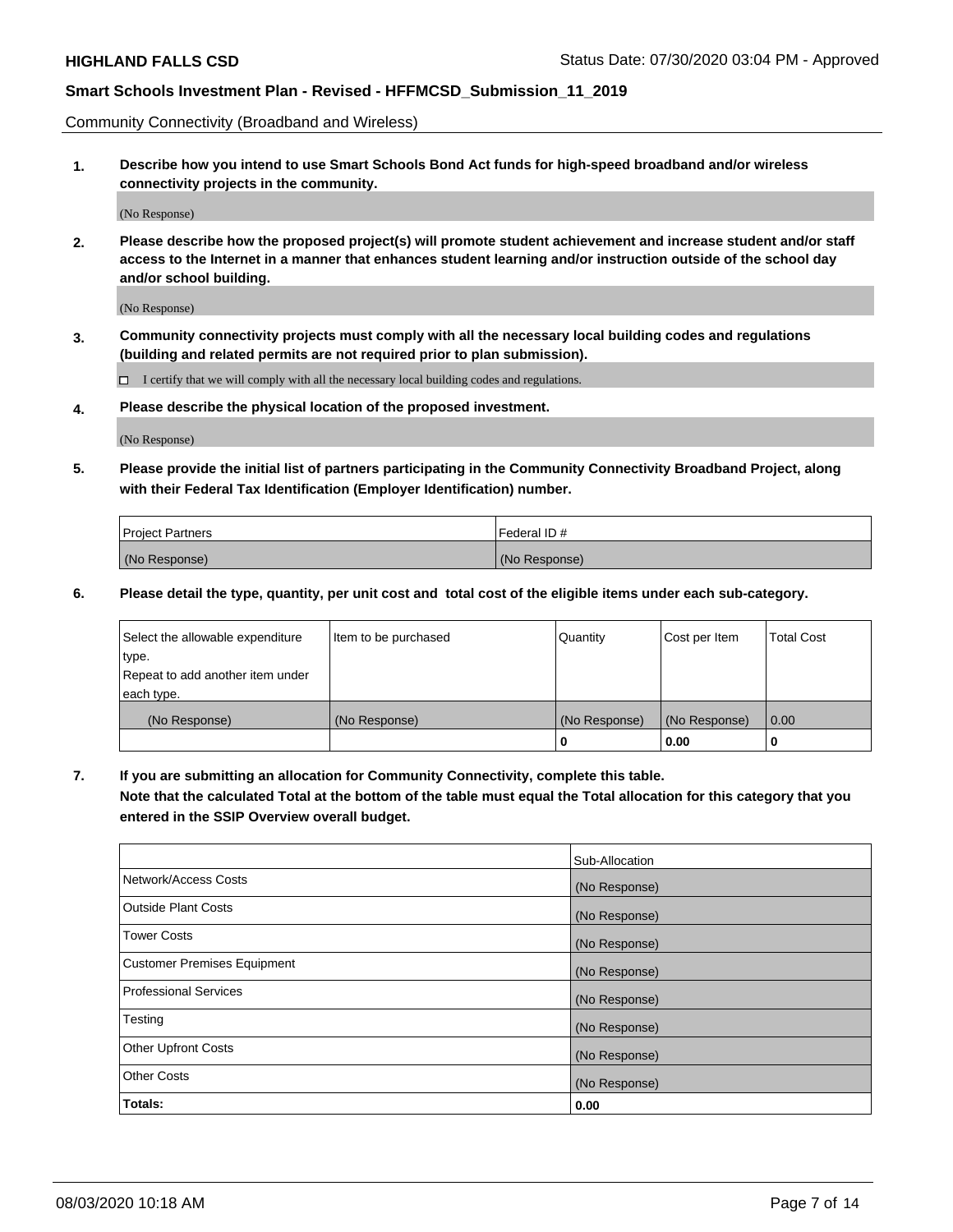#### Classroom Learning Technology

**1. In order for students and faculty to receive the maximum benefit from the technology made available under the Smart Schools Bond Act, their school buildings must possess sufficient connectivity infrastructure to ensure that devices can be used during the school day. Smart Schools Investment Plans must demonstrate that sufficient infrastructure that meets the Federal Communications Commission's 100 Mbps per 1,000 students standard currently exists in the buildings where new devices will be deployed, or is a planned use of a portion of Smart Schools Bond Act funds, or is under development through another funding source. Smart Schools Bond Act funds used for technology infrastructure or classroom technology investments must increase the number of school buildings that meet or exceed the minimum speed standard of 100 Mbps per 1,000 students and staff within 12 months. This standard may be met on either a contracted 24/7 firm service or a**

- **"burstable" capability. If the standard is met under the burstable criteria, it must be:**
- **1. Specifically codified in a service contract with a provider, and**

**2. Guaranteed to be available to all students and devices as needed, particularly during periods of high demand, such as computer-based testing (CBT) periods.**

**Please describe how your district already meets or is planning to meet this standard within 12 months of plan submission.**

We will be utilizing our contract with Orange-Ulster BOCES for this service. We currently contract with OUBOCES for the required 100 Mpbs. The network infrastructure supports this bandwidth. If at any time this bandwidth proves to be insufficient, we retain the option to increase our contracted speed through our provider.

**1a. If a district believes that it will be impossible to meet this standard within 12 months, it may apply for a waiver of this requirement, as described on the Smart Schools website. The waiver must be filed and approved by SED prior to submitting this survey.**

By checking this box, you are certifying that the school district has an approved waiver of this requirement on file with the New York State Education Department.

**2. Connectivity Speed Calculator (Required). If the district currently meets the required speed, enter "Currently Met" in the last box: Expected Date When Required Speed Will be Met.**

|                  | l Number of     | Required Speed | Current Speed in Expected Speed |                 | Expected Date                      |
|------------------|-----------------|----------------|---------------------------------|-----------------|------------------------------------|
|                  | <b>Students</b> | In Mbps        | l Mbps                          | Ito be Attained | When Required                      |
|                  |                 |                |                                 |                 | Within 12 Months Speed Will be Met |
| Calculated Speed | 1.000           | 100.00         | 100.000                         | (No Response)   | <b>Currently Met</b>               |

**3. If the district wishes to have students and staff access the Internet from wireless devices within the school building, or in close proximity to it, it must first ensure that it has a robust Wi-Fi network in place that has sufficient bandwidth to meet user demand.**

**Please describe how you have quantified this demand and how you plan to meet this demand.**

To meet the current and anticipated demands for wireless needs, the district has determined high use areas and implemented wireless access points to sufficiently cover the 1:1 Chromebook deployment for the teachers, staff and students, as well as the additional wireless devices currently in use. We have sufficient bandwidth to meet user demand and an ongoing replacment cycle to upgrade access points as needed.

**4. All New York State public school districts are required to complete and submit an Instructional Technology Plan survey to the New York State Education Department in compliance with Section 753 of the Education Law and per Part 100.12 of the Commissioner's Regulations.**

**Districts that include educational technology purchases as part of their Smart Schools Investment Plan must have a submitted and approved Instructional Technology Plan survey on file with the New York State Education Department.**

By checking this box, you are certifying that the school district has an approved Instructional Technology Plan survey on file with the New York State Education Department.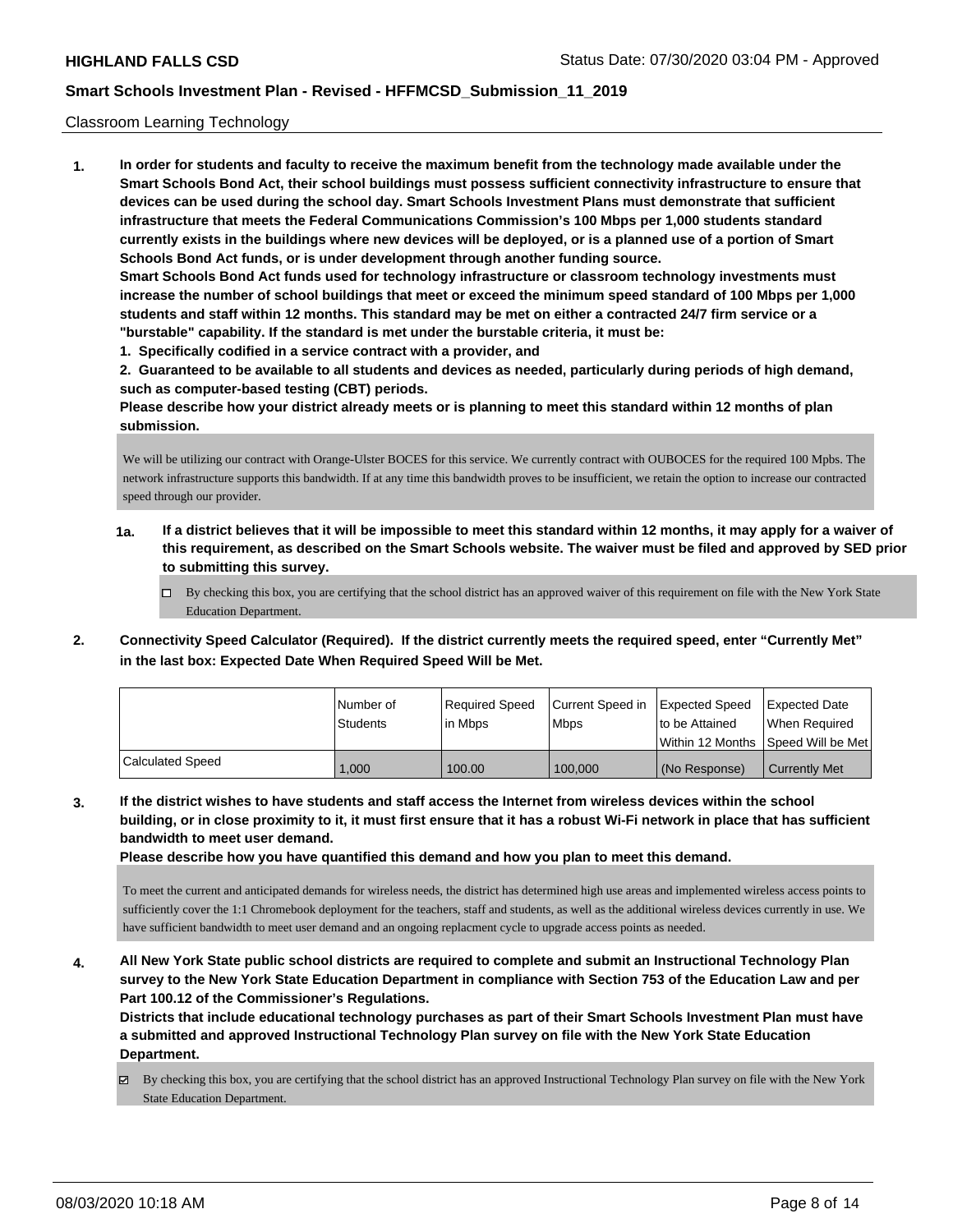#### Classroom Learning Technology

## **5. Describe the devices you intend to purchase and their compatibility with existing or planned platforms or systems. Specifically address the adequacy of each facility's electrical, HVAC and other infrastructure necessary to install and support the operation of the planned technology.**

Utilizing the Smart Schools Bond Act funds for Classroom Learning Technology, HFFMCSD intends to purchase interactive flat panels for all classrooms including those that have outdated, hard to see television sets or existing but also outdated interactive white boards. While adding equipment to these classrooms has been a priority, we have been limited in how many can be installed per year by our annual budget. The SSBA funds will allow us to help close this gap. Electrical outlets are available at the front of each classroom. In the few instances where outlets must be extended to reach the center of the classroom, our district maintenance department can be utilized to make the necessary changes in-house.

#### **6. Describe how the proposed technology purchases will:**

- **> enhance differentiated instruction;**
- **> expand student learning inside and outside the classroom;**
- **> benefit students with disabilities and English language learners; and**
- **> contribute to the reduction of other learning gaps that have been identified within the district.**

**The expectation is that districts will place a priority on addressing the needs of students who struggle to succeed in a rigorous curriculum. Responses in this section should specifically address this concern and align with the district's Instructional Technology Plan (in particular Question 2 of E. Curriculum and Instruction: "Does the district's instructional technology plan address the needs of students with disabilities to ensure equitable access to instruction, materials and assessments?" and Question 3 of the same section: "Does the district's instructional technology plan address the provision of assistive technology specifically for students with disabilities to ensure access to and participation in the general curriculum?")**

**In addition, describe how the district ensures equitable access to instruction, materials and assessments and participation in the general curriculum for both SWD and English Language Learners/Multilingual Learners (ELL/MLL) students.**

One goal of the HFFMCSD Technology Plan is to improve instruction and student academic achievement by integrating technology seamlessly into all curricular areas to develop in students, the skills to responsibly use appropriate technologies to access, synthesize, evaluate, communicate and create to solve problems. The Smart Schools Bond Act Investment Plan funding request for new and replacement interactive panels/monitors, will provide an improved ability to enhance differentiated instruction which will benefit teachers and students in those classrooms, especially those with disabilities or limited English language proficiency. While this has been a strong focus, the district needs to update this technology to fully engage the 21st century learner, and focus on practices that support collaboration and interactivity. The district has targeted instruction toward our ENL learners and interactive technology is essential to the success of these programs. The improved technology of the new equipment provides a clearer, brighter, and more colorful image which will enhance multimedia presentations, interactive demonstrations, and Web-based resources. The enhanced brightness will allow teachers to leave the classroom lights on without washing out the image. Existing computer and software programs will continue to operate with the new panels/monitors, leveraging our investments in hardware, software, and professional development. Further, students in the RtI process and others who may have learning gaps will benefit from the ability to interact with the curriculum via the interactive technology. Teachers can adjust the pace of learning and provide hands-on experiences to assist in remediation. Tactile learners can touch and manipulate the information displayed on the panels/monitors. Teachers can highlight for the visual learner. Teachers are also able to receive instant feedback from students in order to identify needs, as ongoing formative assessments will be used to measure growth and track progress towards mastery of content. We've seen a clear performance improvement in our students, particularly in those that are struggling, when they are in classrooms where the teacher regularly uses interactive activities to support student engagement. By utilizing this equipment, teachers are able to accommodate different learning styles. The interactive panels/monitors allow notes, discussions and lessons to be saved and accessed as needed. Our at risk students, ENL students, and Students with Disabilities will particularly benefit from the varied learning experiences.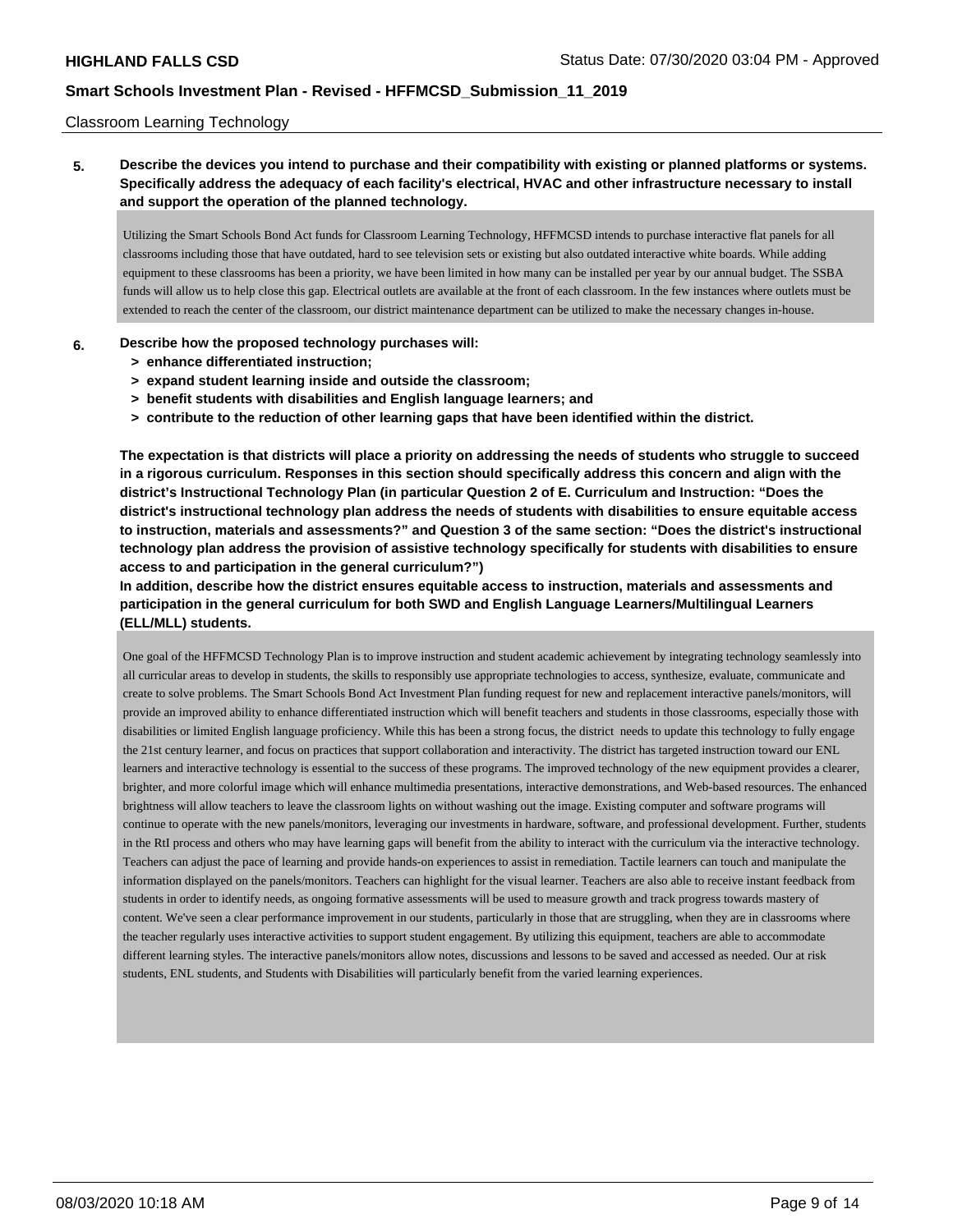Classroom Learning Technology

### **7. Where appropriate, describe how the proposed technology purchases will enhance ongoing communication with parents and other stakeholders and help the district facilitate technology-based regional partnerships, including distance learning and other efforts.**

The purchase of new interactive whiteboards will support communication with parents and other stakeholders, as the technology allows teachers to easily create tutorials that can be shared on the teachers' websites or via Google Classroom. Parents and students will be able to use the tutorials to support classroom instruction and as a guide for students when they are not in the classroom. In addition, the district wil also be using the technology for teachers and students to connect with classrooms in the other areas of our country and the world.

**8. Describe the district's plan to provide professional development to ensure that administrators, teachers and staff can employ the technology purchased to enhance instruction successfully.**

**Note: This response should be aligned and expanded upon in accordance with your district's response to Question 1 of F. Professional Development of your Instructional Technology Plan: "Please provide a summary of professional development offered to teachers and staff, for the time period covered by this plan, to support technology to enhance teaching and learning. Please include topics, audience and method of delivery within your summary."**

The HFFMCSD BOE recognizes that a comprehensive and appropriate professional development program must be developed and maintained to ensure that teachers are well prepared to engage students with the technologies that will lead them to be well prepared for the demands of the 21st century. Our teachers must meet the expected National Educational Technology Standards and Performance Indicates (NETS-T) and (NETS-A).Professional development is crucial to the success of any educational technology initiative. To that end, our goal is to maintain a rigorous program of training for both new technologies as well as maximizing the potential of prior investments. It is the goal of HFFMCSD to continue to implement a program of staff development that is designed to assist staff to maximize student potential, focus on success for all students and facilitate the implementation of the Common Core Learning Standards. Our professional development focuses on an on-going program with the following goals:

• To implement strategies for providing ongoing, sustained professional development for teachers, principals, administrators, and school library media personnel to ensure that staff know how to use the new technologies to improve education and library services.

• To provide opportunities for all staff to improve their professional practice, model life-long learning and exhibit leadership in their professional community by development professional development goals that promote and demonstrate the effective use of digital tools and resources based on the ISTE NETS for Teachers.

• To conduct in-district technology workshops, led by teachers and administrators on specific skills, tools and innovations, data-driven instruction,online learning communities, digital etiquette, safe, legal, and ethical use of information, communication and collaboration tools, Google Suite,Chromebooks, and creative presentations. .

The HFFMCSD has contracted with BOCES Model Schools program for ongoing professional development. Available topics include but are not limited to: Google Suite, SMARTBoard, PowerPoint, Multimedia, Discovery Education and Chromebook training. The Assistant Superintendent for Curriculum, Instruction & Technology and the members of the Technology Leadership Team regularly provide professional development to teachers in individual, small group in large group settings. Teachers that participate on the Technology Leadership Team serve as a resource for their colleagues and assist with using the SMARTBoard, Google Apps for Education, eDoctrina, and Chromebooks. Further, teachers have received extensive training on using Google Apps for Education including Google Classroom. Additionally, the district provides monthly professional development opportunities, September through May, and three Superintendent Conference days in which technology may be presented. These trainings are conducted by district administrators, BOCES trainers and outside contractors. We will expand our offerings to incorporate training on the upgraded technologies proposed in the SSBA.

# **9. Districts must contact one of the SUNY/CUNY teacher preparation programs listed on the document on the left side of the page that supplies the largest number of the district's new teachers to request advice on innovative uses and best practices at the intersection of pedagogy and educational technology.**

By checking this box, you certify that you have contacted the SUNY/CUNY teacher preparation program that supplies the largest number of your new teachers to request advice on these issues.

#### **9a. Please enter the name of the SUNY or CUNY Institution that you contacted.**

New Paltz

#### **9b. Enter the primary Institution phone number.**

845-257-2800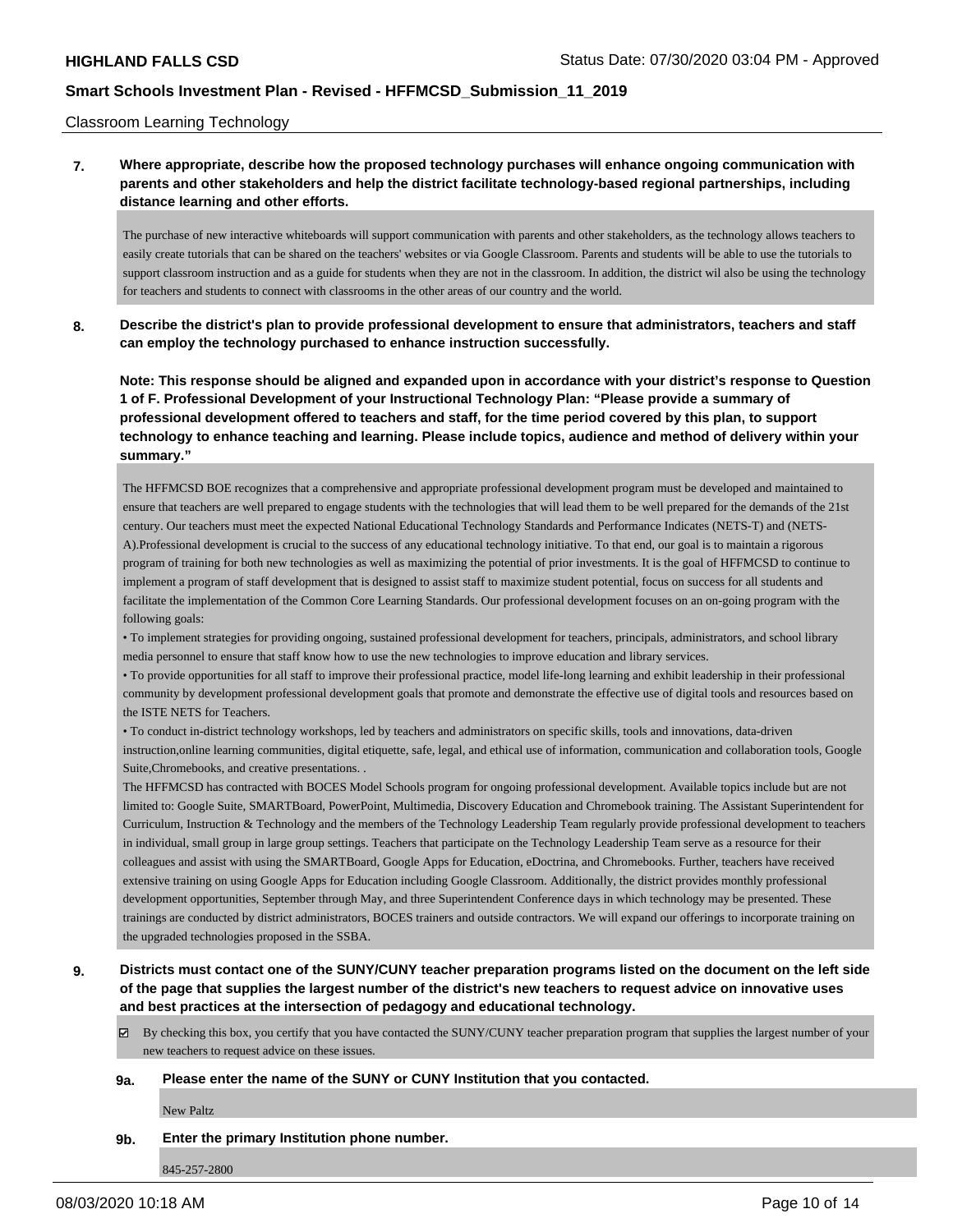Classroom Learning Technology

**9c. Enter the name of the contact person with whom you consulted and/or will be collaborating with on innovative uses of technology and best practices.**

#### Dr. Kiersten Greene

**10. To ensure the sustainability of technology purchases made with Smart Schools funds, districts must demonstrate a long-term plan to maintain and replace technology purchases supported by Smart Schools Bond Act funds. This sustainability plan shall demonstrate a district's capacity to support recurring costs of use that are ineligible for Smart Schools Bond Act funding such as device maintenance, technical support, Internet and wireless fees, maintenance of hotspots, staff professional development, building maintenance and the replacement of incidental items. Further, such a sustainability plan shall include a long-term plan for the replacement of purchased devices and equipment at the end of their useful life with other funding sources.**

By checking this box, you certify that the district has a sustainability plan as described above.

**11. Districts must ensure that devices purchased with Smart Schools Bond funds will be distributed, prepared for use, maintained and supported appropriately. Districts must maintain detailed device inventories in accordance with generally accepted accounting principles.**

By checking this box, you certify that the district has a distribution and inventory management plan and system in place.

**12. Please detail the type, quantity, per unit cost and total cost of the eligible items under each sub-category.**

| Select the allowable expenditure | I Item to be Purchased        | Quantity | Cost per Item | <b>Total Cost</b> |
|----------------------------------|-------------------------------|----------|---------------|-------------------|
| type.                            |                               |          |               |                   |
| Repeat to add another item under |                               |          |               |                   |
| each type.                       |                               |          |               |                   |
| Interactive Whiteboards          | Sharp 70                      | 73       | 3.404.00      | 248,492.00        |
| <b>Other Costs</b>               | Rolling Cart/Stand with Shelf | 73       | 650.00        | 47.450.00         |
|                                  |                               | 146      | 4,054.00      | 295,942           |

#### **13. Final 2014-15 BEDS Enrollment to calculate Nonpublic Sharing Requirement (no changes allowed.)**

|            | l Public Enrollment | l Nonpublic Enrollment | <b>Total Enrollment</b> | Nonpublic<br>Percentage |
|------------|---------------------|------------------------|-------------------------|-------------------------|
| Enrollment | 954                 | ъ                      | 954.00                  | 0.00                    |

#### **14. If you are submitting an allocation for Classroom Learning Technology complete this table.**

|                         | Public School Sub-Allocation | <b>Estimated Nonpublic Loan</b><br>Amount | <b>Estimated Total Public and</b><br>Nonpublic Sub-Allocation |
|-------------------------|------------------------------|-------------------------------------------|---------------------------------------------------------------|
|                         |                              | (Based on Percentage Above)               |                                                               |
| Interactive Whiteboards | 248.492.00                   | 0.00                                      | 248,492.00                                                    |
| <b>Computer Servers</b> | (No Response)                | 0.00                                      | 0.00                                                          |
| Desktop Computers       | (No Response)                | 0.00                                      | 0.00                                                          |
| <b>Laptop Computers</b> | (No Response)                | 0.00                                      | 0.00                                                          |
| <b>Tablet Computers</b> | (No Response)                | 0.00                                      | 0.00                                                          |
| <b>Other Costs</b>      | 47,450.00                    | 0.00                                      | 47,450.00                                                     |
| Totals:                 | 295,942.00                   | 0                                         | 295,942                                                       |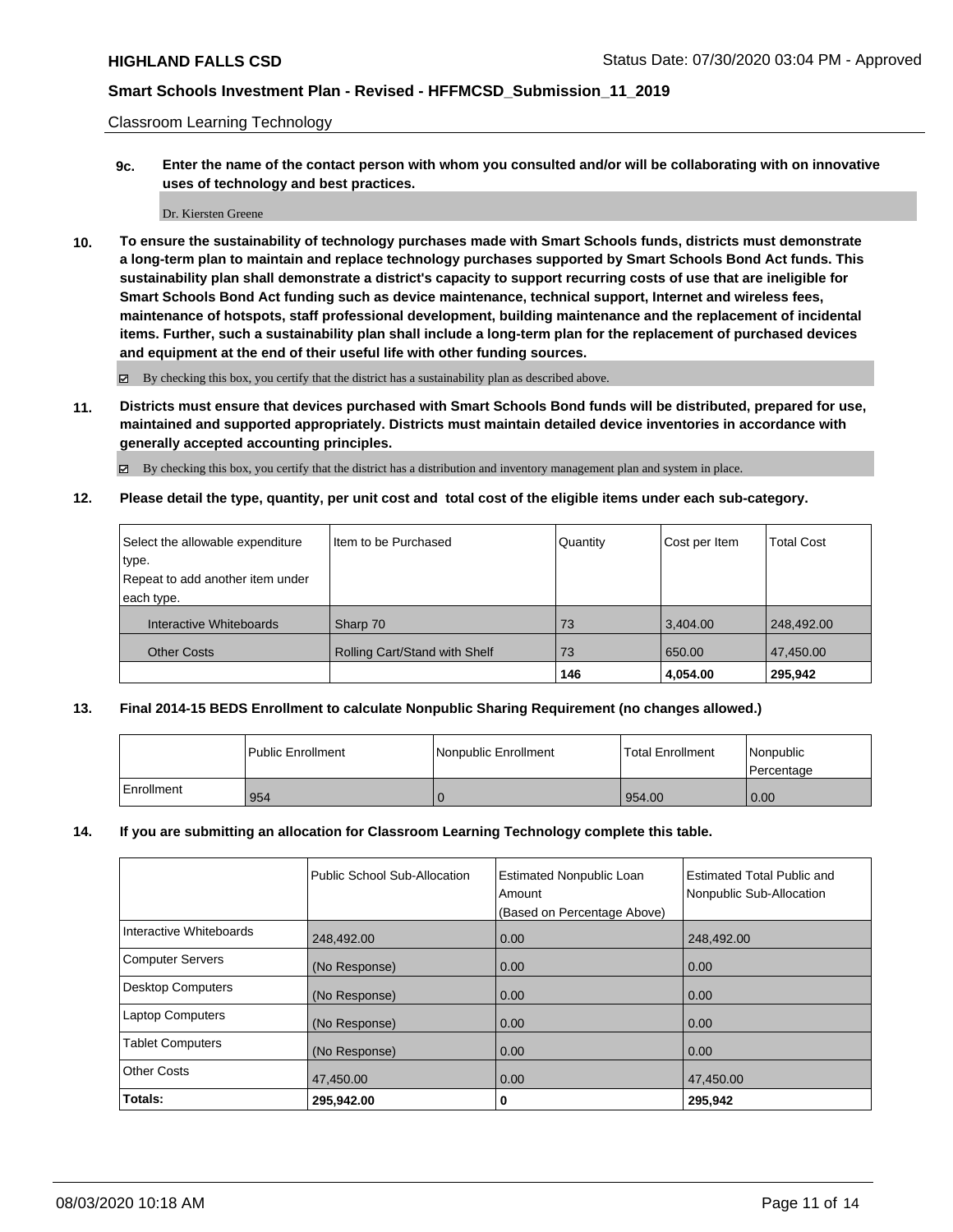#### Pre-Kindergarten Classrooms

**1. Provide information regarding how and where the district is currently serving pre-kindergarten students and justify the need for additional space with enrollment projections over 3 years.**

(No Response)

- **2. Describe the district's plan to construct, enhance or modernize education facilities to accommodate prekindergarten programs. Such plans must include:**
	- **Specific descriptions of what the district intends to do to each space;**
	- **An affirmation that new pre-kindergarten classrooms will contain a minimum of 900 square feet per classroom;**
	- **The number of classrooms involved;**
	- **The approximate construction costs per classroom; and**
	- **Confirmation that the space is district-owned or has a long-term lease that exceeds the probable useful life of the improvements.**

(No Response)

**3. Smart Schools Bond Act funds may only be used for capital construction costs. Describe the type and amount of additional funds that will be required to support ineligible ongoing costs (e.g. instruction, supplies) associated with any additional pre-kindergarten classrooms that the district plans to add.**

(No Response)

**4. All plans and specifications for the erection, repair, enlargement or remodeling of school buildings in any public school district in the State must be reviewed and approved by the Commissioner. Districts that plan capital projects using their Smart Schools Bond Act funds will undergo a Preliminary Review Process by the Office of Facilities Planning.**

**Please indicate on a separate row each project number given to you by the Office of Facilities Planning.**

| Project Number |  |
|----------------|--|
| (No Response)  |  |
|                |  |

**5. Please detail the type, quantity, per unit cost and total cost of the eligible items under each sub-category.**

| Select the allowable expenditure | Item to be purchased | Quantity      | Cost per Item | <b>Total Cost</b> |
|----------------------------------|----------------------|---------------|---------------|-------------------|
| type.                            |                      |               |               |                   |
| Repeat to add another item under |                      |               |               |                   |
| each type.                       |                      |               |               |                   |
| (No Response)                    | (No Response)        | (No Response) | (No Response) | 0.00              |
|                                  |                      | υ             | 0.00          |                   |

**6. If you have made an allocation for Pre-Kindergarten Classrooms, complete this table. Note that the calculated Total at the bottom of the table must equal the Total allocation for this category that you entered in the SSIP Overview overall budget.**

|                                          | Sub-Allocation |
|------------------------------------------|----------------|
| Construct Pre-K Classrooms               | (No Response)  |
| Enhance/Modernize Educational Facilities | (No Response)  |
| <b>Other Costs</b>                       | (No Response)  |
| Totals:                                  | 0.00           |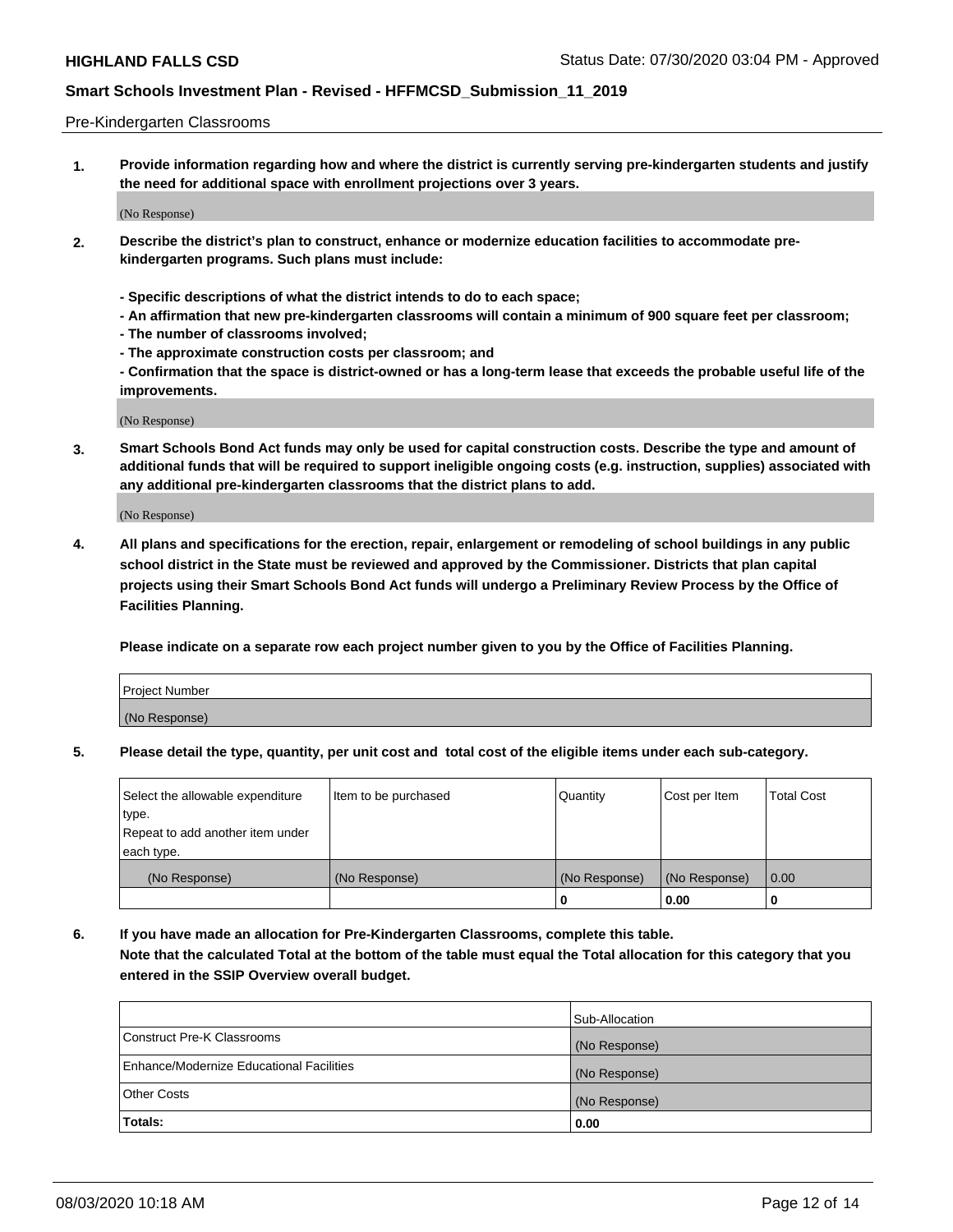Replace Transportable Classrooms

**1. Describe the district's plan to construct, enhance or modernize education facilities to provide high-quality instructional space by replacing transportable classrooms.**

(No Response)

**2. All plans and specifications for the erection, repair, enlargement or remodeling of school buildings in any public school district in the State must be reviewed and approved by the Commissioner. Districts that plan capital projects using their Smart Schools Bond Act funds will undergo a Preliminary Review Process by the Office of Facilities Planning.**

**Please indicate on a separate row each project number given to you by the Office of Facilities Planning.**

| Project Number |  |
|----------------|--|
|                |  |
| (No Response)  |  |

**3. For large projects that seek to blend Smart Schools Bond Act dollars with other funds, please note that Smart Schools Bond Act funds can be allocated on a pro rata basis depending on the number of new classrooms built that directly replace transportable classroom units.**

**If a district seeks to blend Smart Schools Bond Act dollars with other funds describe below what other funds are being used and what portion of the money will be Smart Schools Bond Act funds.**

(No Response)

**4. Please detail the type, quantity, per unit cost and total cost of the eligible items under each sub-category.**

| Select the allowable expenditure           | Item to be purchased | Quantity      | Cost per Item | <b>Total Cost</b> |
|--------------------------------------------|----------------------|---------------|---------------|-------------------|
| ∣type.<br>Repeat to add another item under |                      |               |               |                   |
| each type.                                 |                      |               |               |                   |
| (No Response)                              | (No Response)        | (No Response) | (No Response) | 0.00              |
|                                            |                      | 0             | 0.00          |                   |

**5. If you have made an allocation for Replace Transportable Classrooms, complete this table. Note that the calculated Total at the bottom of the table must equal the Total allocation for this category that you entered in the SSIP Overview overall budget.**

|                                                | Sub-Allocation |
|------------------------------------------------|----------------|
| Construct New Instructional Space              | (No Response)  |
| Enhance/Modernize Existing Instructional Space | (No Response)  |
| <b>Other Costs</b>                             | (No Response)  |
| Totals:                                        | 0.00           |